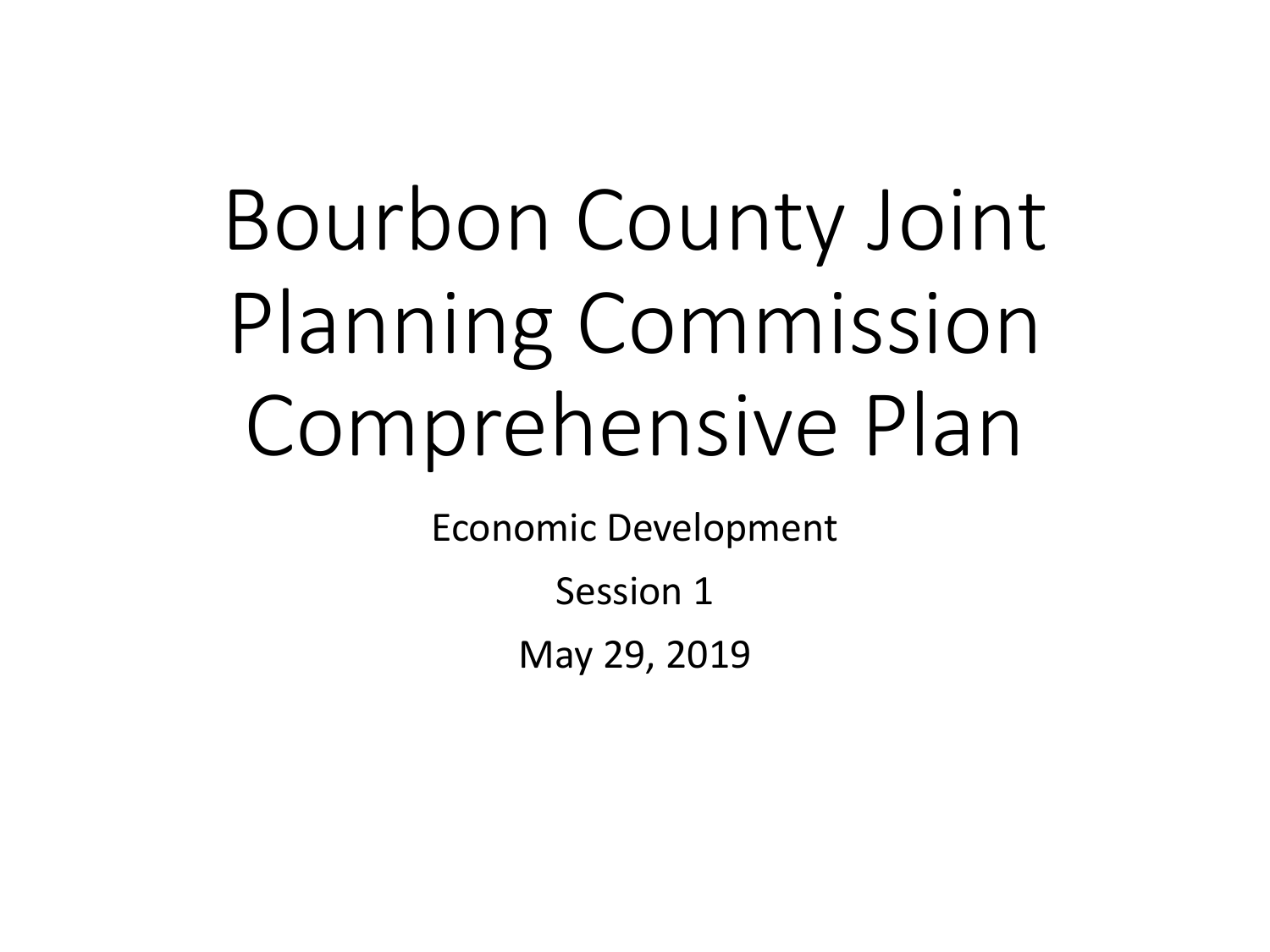## **Example Ground Rules for Reaching Consensus:**

- Respect others and their opinions.
- There is no such thing as winners or losers in these discussions.
- Everyone will be offered an opportunity to add comments, offer concerns, and make suggestions.
- Everyone must allow the person commenting to complete his or her thoughts, without interruption.
- Personally criticizing others for their opinions will not be allowed.
- If a person raises an issue, then a potential solution must also be given.
- Everyone should focus on completing the task at hand.
- No shouting.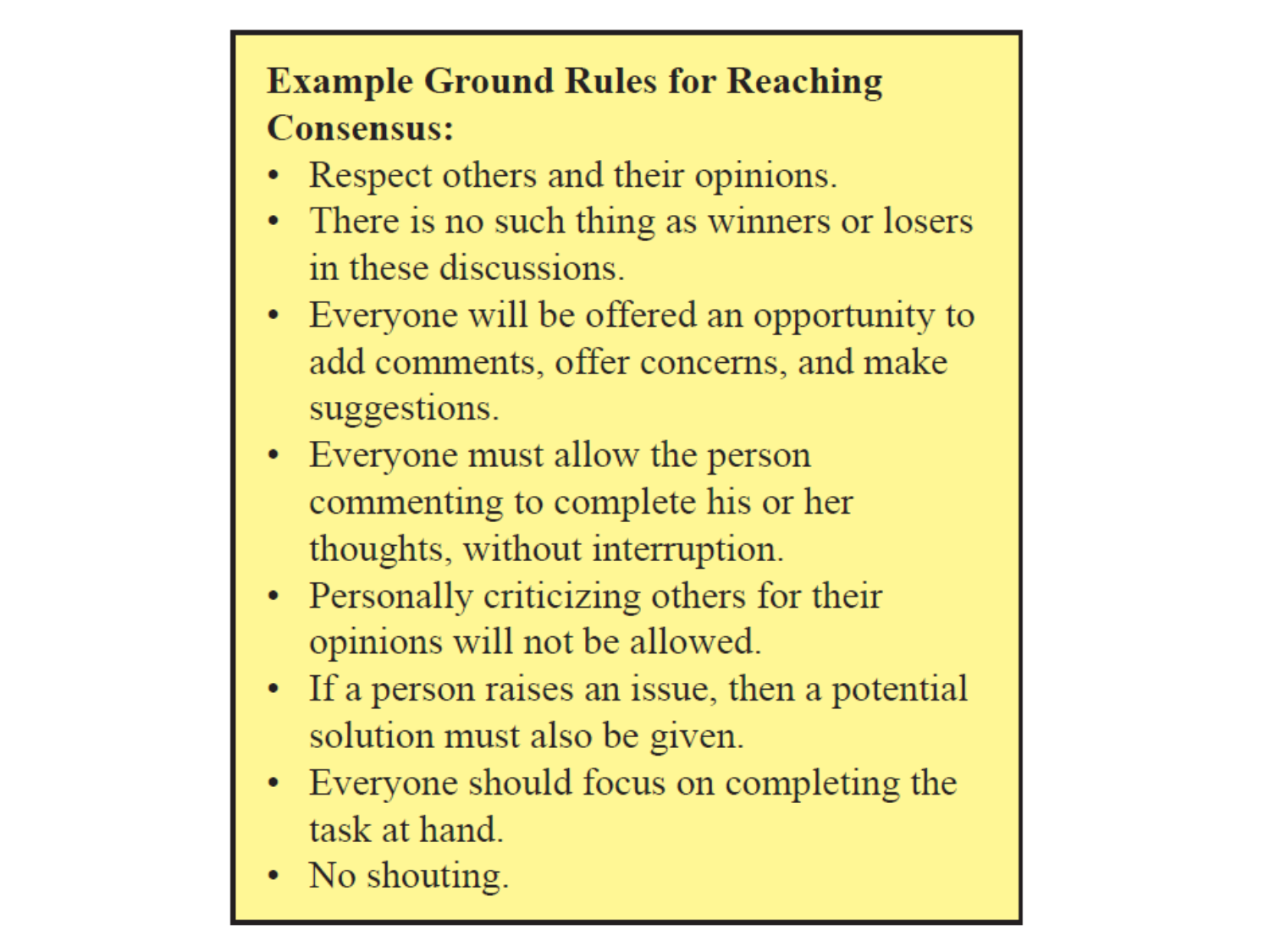#### **Unemployment Rate**



Source: Bureau of Labor Statistics, Local Area Unemployment Statistics https://www.bls.gov/lau/tables.htm

#### Labor Force Participation Rate

Definition - The percentage of the working age population who are in the labor force (those with a job or actively looking for a job)

|                                 | Population 18-64*  | 15,519 |                 | Population 18-64*  | 2,732,301 |
|---------------------------------|--------------------|--------|-----------------|--------------------|-----------|
| <b>Bourbon</b><br><b>County</b> | Employed           | 9,435  | <b>Kentucky</b> | Employed           | 1,953,032 |
|                                 | Unemployed         | 456    |                 | Unemployed         | 100,725   |
|                                 | Participation Rate | 63.7%  |                 | Participation Rate | 75.0%     |

Source: Population link: http://factfinder.census.gov and Employment link: https://www.bls.gov/lau/ Note: This is an estimate only. For example, the denominator (population 18-64) does not take into consideration individuals who are institutionalized.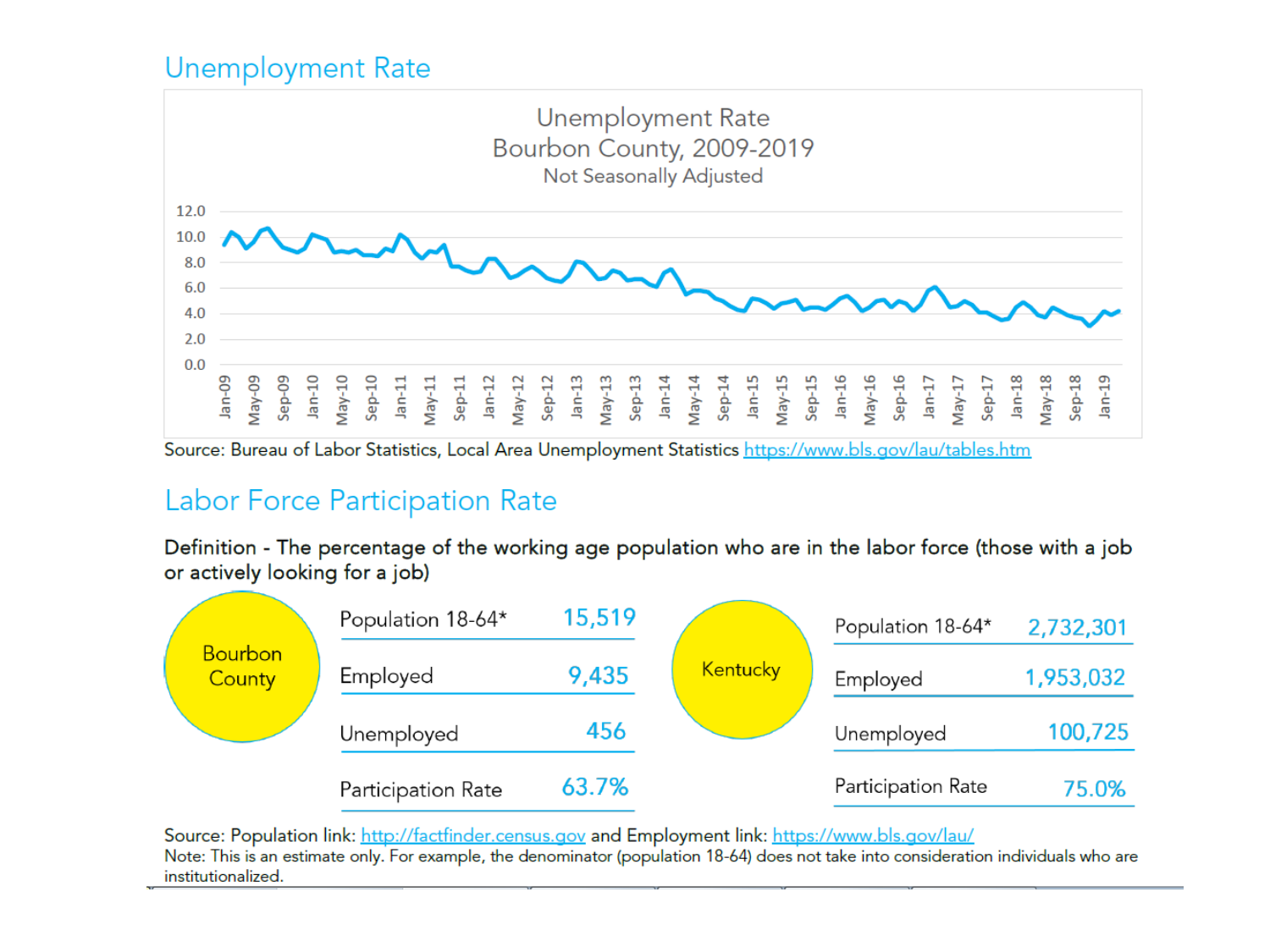### Employment and Wages by Industry (Bourbon County, Kentucky), 2016

|              |                                                                                 | Total<br><b>Employees</b><br>(Mid-March) | Annual<br>Payroll<br>(\$1000's) | Average<br>annual wages/<br>worker | Total #<br><b>Establishments</b> |              | Number of establishments by number of employees |              |                |
|--------------|---------------------------------------------------------------------------------|------------------------------------------|---------------------------------|------------------------------------|----------------------------------|--------------|-------------------------------------------------|--------------|----------------|
| <b>NAICS</b> | <b>Industry Description</b>                                                     |                                          |                                 |                                    |                                  | $1 - 4$      | $5 - 19$                                        | 20-99        | Over 99        |
| 11           | Ag, Forestry, Fishing and<br>Hunting                                            | 41                                       | \$1,229                         | \$29,976                           | 11                               | 8            | 3                                               | 0            | 0              |
| 21           | Mining, Quarrying, and<br>Oil and Gas Extraction                                | L.                                       | $s -$                           | $S -$                              | $\overline{2}$                   | $\mathbf{1}$ | $\mathbf{1}$                                    | 0            | 0              |
| 22           | <b>Utilities</b>                                                                | ÷                                        | $s -$                           | $S -$                              | 3                                | $\mathbf{1}$ | 2                                               | 0            | 0              |
| 23           | Construction                                                                    | 529                                      | \$31,553                        | \$59,647                           | 48                               | 29           | 17                                              | 1            | $\mathbf{1}$   |
| 31-33        | Manufacturing                                                                   | 1,434                                    | \$80,447                        | \$56,100                           | 24                               | 9            | 3                                               | 8            | 4              |
| 42           | Wholesale trade                                                                 | $\mathbb{Z}^2$                           | $S -$                           | $S -$                              | 5                                | 3            | 1                                               | $\Omega$     | 1              |
| 44-45        | <b>Retail Trade</b>                                                             | 927                                      | \$30,529                        | \$32,933                           | 63                               | 25           | 31                                              | 5            | $\overline{2}$ |
| 48-49        | Transportation and<br>Warehousing                                               | 37                                       | \$2,617                         | \$70,730                           | 10                               | 8            | 2                                               | 0            | 0              |
| 51           | Information                                                                     | 23                                       | \$921                           | \$40,043                           | 5                                | 3            | 2                                               | $\Omega$     | 0              |
| 52           | Finance and Insurance                                                           | 229                                      | \$12,147                        | \$53,044                           | 26                               | 15           | 10                                              | 0            | $\mathbf{1}$   |
| 53           | Real Estate and Rental<br>and Leasing                                           | 33                                       | \$683                           | \$20,697                           | 14                               | 12           | 2                                               | 0            | 0              |
| 54           | Professional, Scientific,<br>and Technical Services                             | 237                                      | \$10,318                        | \$43,536                           | 32                               | 22           | 8                                               | 2            | 0              |
| 55           | Management of<br>Companies & Enterprises                                        | ÷                                        | $$ -$                           | $$ -$                              | 3                                | 2            | $\mathbf 0$                                     | $\mathbf{1}$ | 0              |
| 56           | Administrative & Support<br>& Waste Management &<br><b>Remediation Services</b> | 84                                       | \$3,034                         | \$36,119                           | 11                               | 6            | 4                                               | 1            | 0              |
| 61           | <b>Educational Services</b>                                                     | $\sim$                                   | $S -$                           | $$ -$                              | 2                                | $\mathbf{1}$ | $\mathbf{1}$                                    | $\mathbf 0$  | 0              |
| 62           | Health Care & Social<br>Assistance                                              | 704                                      | \$22,530                        | \$32,003                           | 58                               | 34           | 19                                              | 3            | $\overline{2}$ |
| 71           | Arts, Entertainment, &<br>Recreation                                            | 68                                       | \$2,141                         | \$31,485                           | 11                               | 6            | 5                                               | $\Omega$     | 0              |
| 72           | Accommodation & Food<br>Services                                                | 434                                      | \$5,539                         | \$12,763                           | 30                               | 6            | 15                                              | 9            | 0              |
| 81           | Other Services (except<br><b>Public Administration)</b>                         | 218                                      | \$3,738                         | \$17,147                           | 40                               | 25           | 14                                              | 0            | 0              |
|              | Total                                                                           | 5,236                                    | \$223,533                       | \$42,692                           | 399                              | 217          | 140                                             | 31           | 11             |

Source: County Business Patterns, 2016, https://www.census.gov/programs-surveys/cbp/data/datasets.html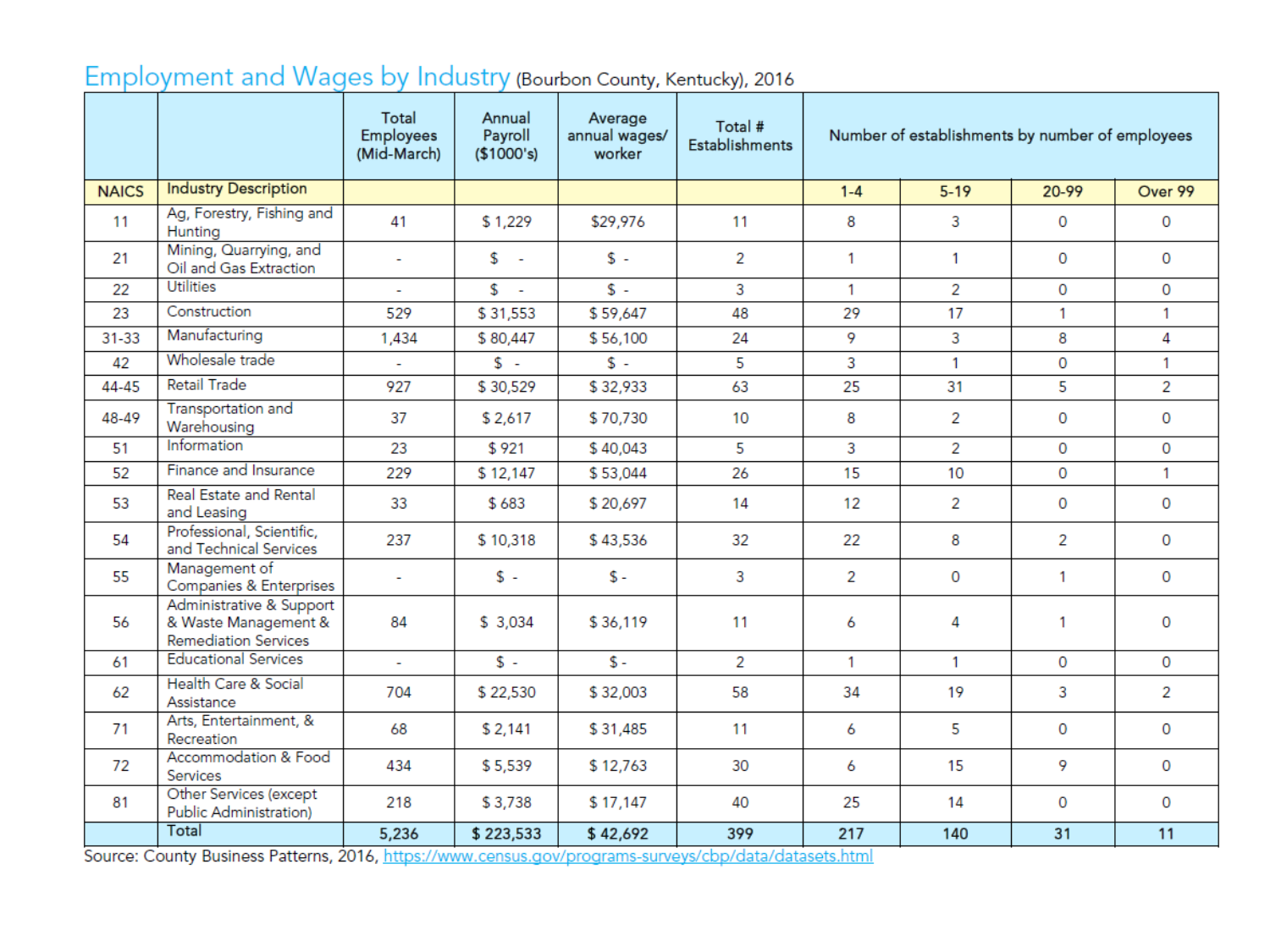#### Educational Attainment Rates (Bourbon County and Kentucky)



Source: American Community Survey, 2012-2017, Table S1501. http://factfinder.census.gov<br>https://factfinder.census.gov/faces/tableservices/jsf/pages/productview.xhtml?src=bkmk

#### **Earnings by Educational Attainment**



Source: Census QWI (Quarterly Workforce Indicators) Explorer, https://awiexplorer.ces.census.gov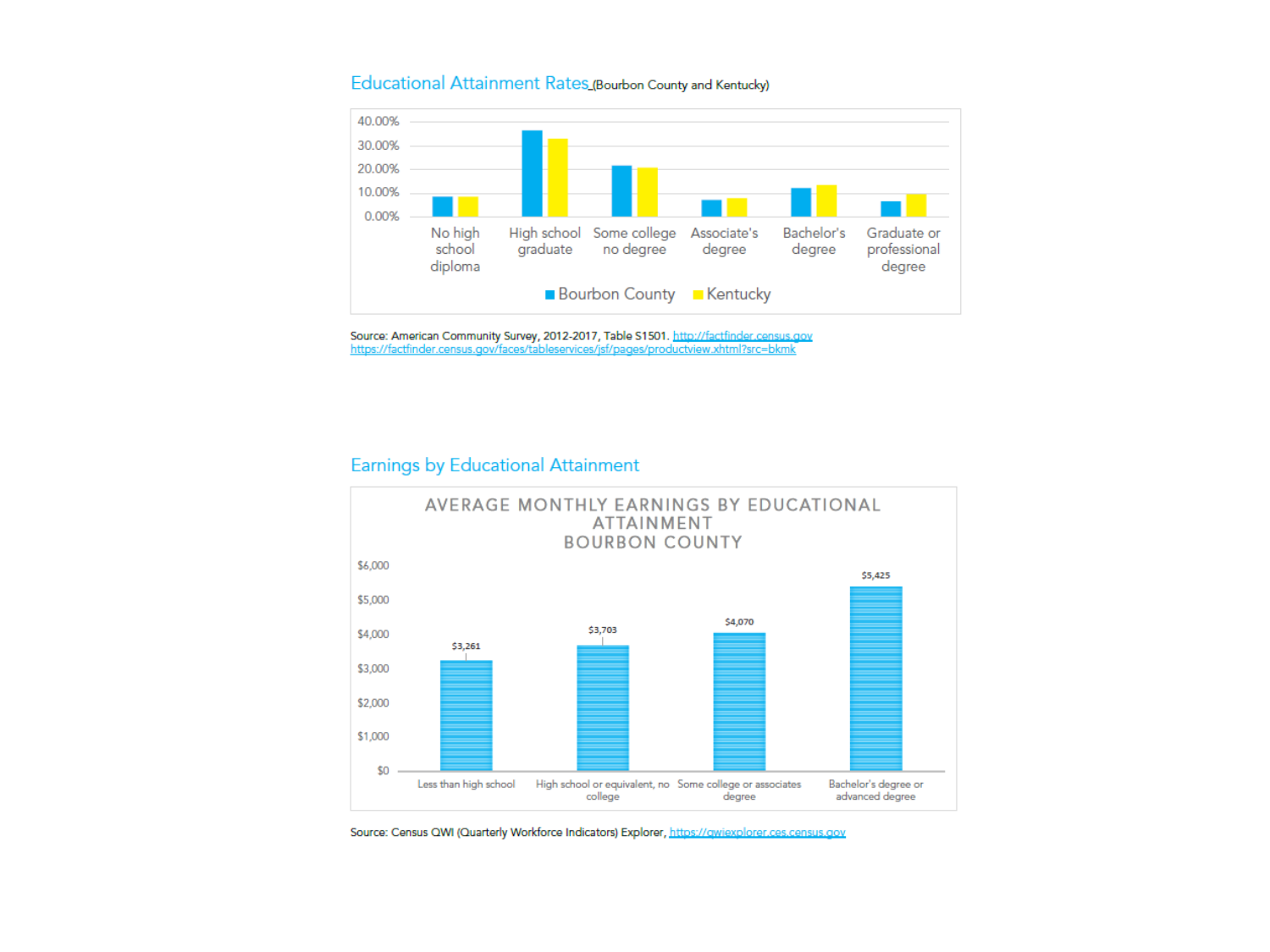|            |                                                          |             | <b>Current</b>                          |                        | <b>5-Year History</b>           |
|------------|----------------------------------------------------------|-------------|-----------------------------------------|------------------------|---------------------------------|
|            |                                                          |             | <b>Four Quarters Ending with 2018q4</b> | <b>Total</b><br>Change | Avg Ann %<br><b>Chg in Empl</b> |
| <b>SOC</b> | <b>Title</b>                                             | <b>Empl</b> | Avg Ann Wages <sup>1</sup>              | <b>Empl</b>            | Region                          |
| 11-0000    | <b>Management Occupations</b>                            | 779         | \$91,100                                | $-10$                  | $-0.3%$                         |
| 13-0000    | <b>Business and Financial Operations Occupations</b>     | 215         | \$60,900                                | $-13$                  | $-1.1%$                         |
| 15-0000    | <b>Computer and Mathematical Occupations</b>             | 66          | \$66,000                                | $-8$                   | $-2.4%$                         |
| 17-0000    | Architecture and Engineering Occupations                 | 83          | \$73,400                                | $-46$                  | $-8.5%$                         |
| 19-0000    | Life, Physical, and Social Science Occupations           | 45          | \$46,400                                | 1                      | 0.3%                            |
| 21-0000    | <b>Community and Social Service Occupations</b>          | 113         | \$40,600                                | 4                      | 0.8%                            |
| 23-0000    | Legal Occupations                                        | 34          | \$76,400                                | 3                      | 1.7%                            |
| 25-0000    | Education, Training, and Library Occupations             | 460         | \$45,900                                | 8                      | 0.3%                            |
| 27-0000    | Arts, Design, Entertainment, Sports, & Media Occupations | 95          | \$45,100                                | $-9$                   | $-1.7%$                         |
| 29-0000    | Healthcare Practitioners and Technical Occupations       | 357         | \$65,400                                | $\mathbf 0$            | 0.0%                            |
| 31-0000    | <b>Healthcare Support Occupations</b>                    | 150         | \$28,600                                | $-12$                  | $-1.5%$                         |
| 33-0000    | <b>Protective Service Occupations</b>                    | 142         | \$38,700                                | $-9$                   | $-1.2%$                         |
| 35-0000    | Food Preparation and Serving Related Occupations         | 472         | \$20,000                                | 19                     | 0.8%                            |
| 37-0000    | Building & Grounds Cleaning/Maintenance Occupations      | 248         | \$25,400                                | $\mathbf{1}$           | 0.1%                            |
| 39-0000    | <b>Personal Care and Service Occupations</b>             | 387         | \$25,900                                | 11                     | 0.6%                            |
| 41-0000    | <b>Sales and Related Occupations</b>                     | 781         | \$31,400                                | 55                     | 1.5%                            |
| 43-0000    | <b>Office and Administrative Support Occupations</b>     | 833         | \$32,400                                | 10                     | 0.2%                            |
| 45-0000    | Farming, Fishing, and Forestry Occupations               | 577         | \$25,900                                | 79                     | 3.0%                            |
| 47-0000    | <b>Construction and Extraction Occupations</b>           | 326         | \$42,000                                | 79                     | 5.7%                            |
| 49-0000    | Installation, Maintenance, and Repair Occupations        | 311         | \$43,400                                | 44                     | 3.1%                            |
| 51-0000    | <b>Production Occupations</b>                            | 600         | \$39,900                                | $-264$                 | $-7.0%$                         |
| 53-0000    | <b>Transportation and Material Moving Occupations</b>    | 443         | \$31,800                                | 43                     | 2.1%                            |
| 00-0000    | <b>Total - All Occupations</b>                           | 7,517       | \$40,100                                | $-15$                  | 0.0%                            |

### Of the 7,517, jobs in Bourbon County, 217 are considered STEM Occupations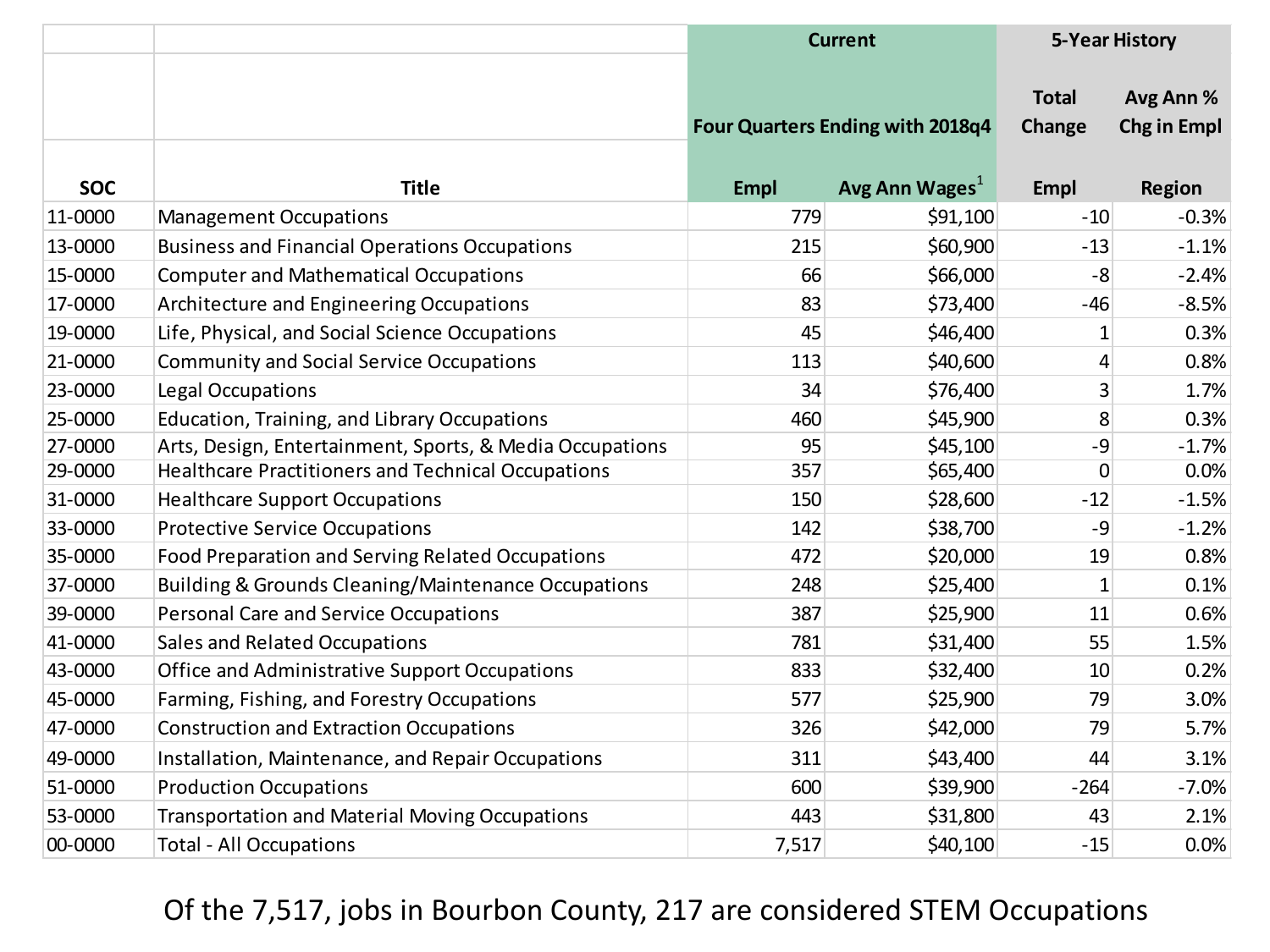### Measures of Digital Distress<sup>1</sup>

- High percent of homes not subscribing to the internet or subscribing only through a cellular plan  $\bullet$
- High percent of homes with no computing devices or relying on mobile devices  $\bullet$

#### Data measuring Digital Distress (including margins of error)

- 1. Total households
- 2. Percent of homes with a cellular data only subscription
- 3. Number of households with a cellular data only subscription
- 4. Percent of homes with no internet access (not subscribing)
- 5. Percent of homes relying only on mobile devices
- 6. Percent of homes not owning a computing device
- 7. Number of homes not owning a computing device

8,116 households  $\pm$  191  $6.3\% \pm 1.8\%$ 514 households  $\pm$  147  $34.6\% \pm 3.5\%$  $10.9\% \pm 1.8\%$  $19.7\% \pm 2.5\%$ 1,597 households  $\pm$  206

Source: American Community Survey 2012-2017, Table S2801; http://factfinder.census.gov

### Patents

Bourbon County is ranked 42<sup>nd</sup> out of 120 counties in the total number of patents. In 2015, approximately 1% of the total patents in Kentucky (664 patents) are in Bourbon County but less than 1% over the last 15 years.

|                       | Total number of jobs (2015) | Total number of patents<br>(2015) | Patents/jobs       |
|-----------------------|-----------------------------|-----------------------------------|--------------------|
| <b>Bourbon County</b> | 5,235                       |                                   | 1.3 per 1,000 jobs |
| Kentucky              | 1,579,477                   | 664                               | 0.4 per 1,000 jobs |

Source: https://www.uspto.gov/web/offices/ac/ido/oeip/taf/countyall/index.html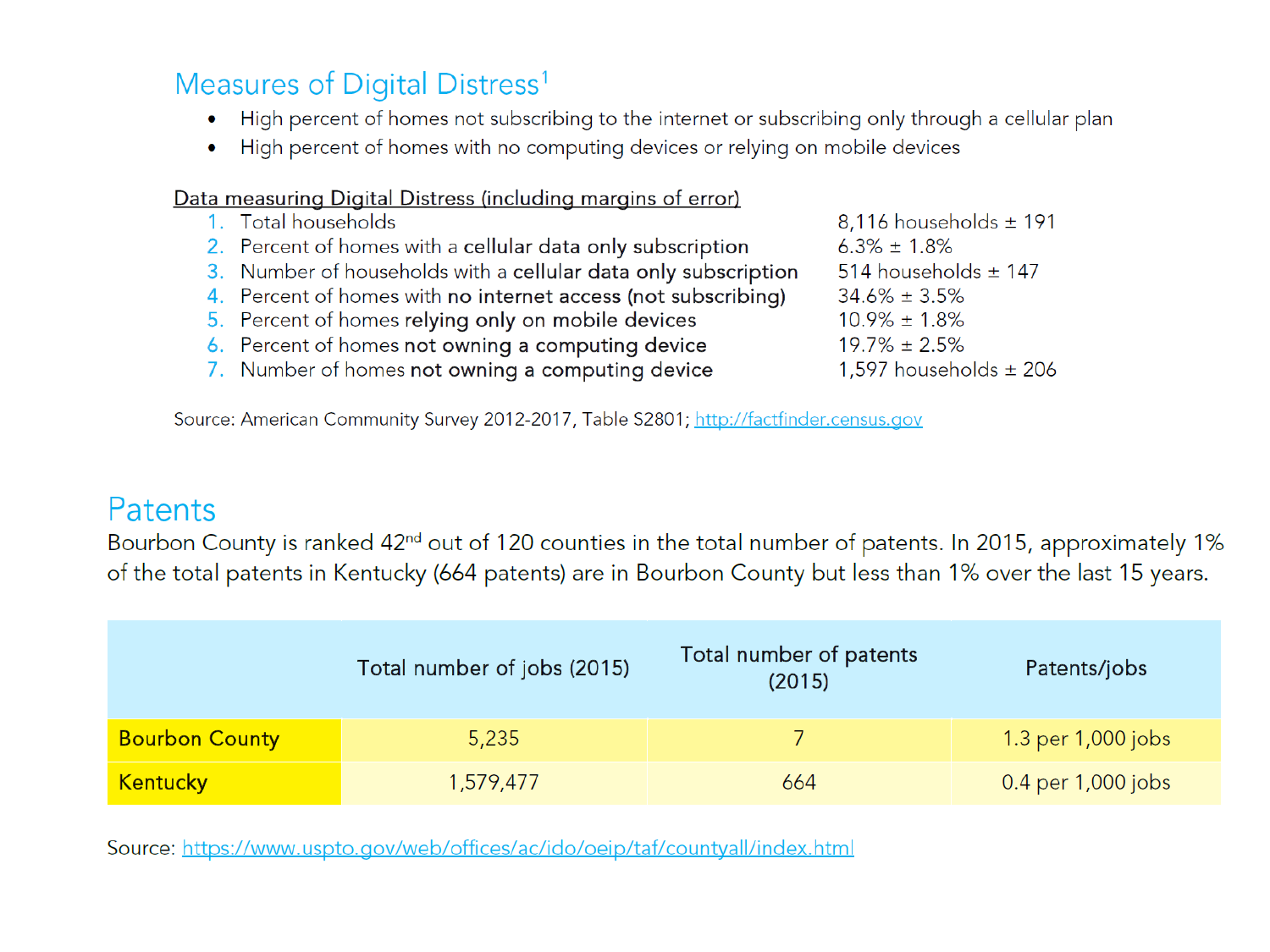# Goals versus Objectives

## • Goal

A desired state of affairs to which planned effort is directed

General statements of desired outcomes of the community

Should be broad but specific enough to know where progress has been made

## • Objective

A goal or end toward the attainment of which plans and policies are directed

More specific and a subset of goals, providing measurable strategies.

**Basic Differences Between Goals and Objectives** 

| Goals        | <b>Objectives</b> |
|--------------|-------------------|
| <b>Broad</b> | <b>Narrow</b>     |
| General      | Precise           |
| Intangible   | Tangible          |
| Abstract     | Concrete          |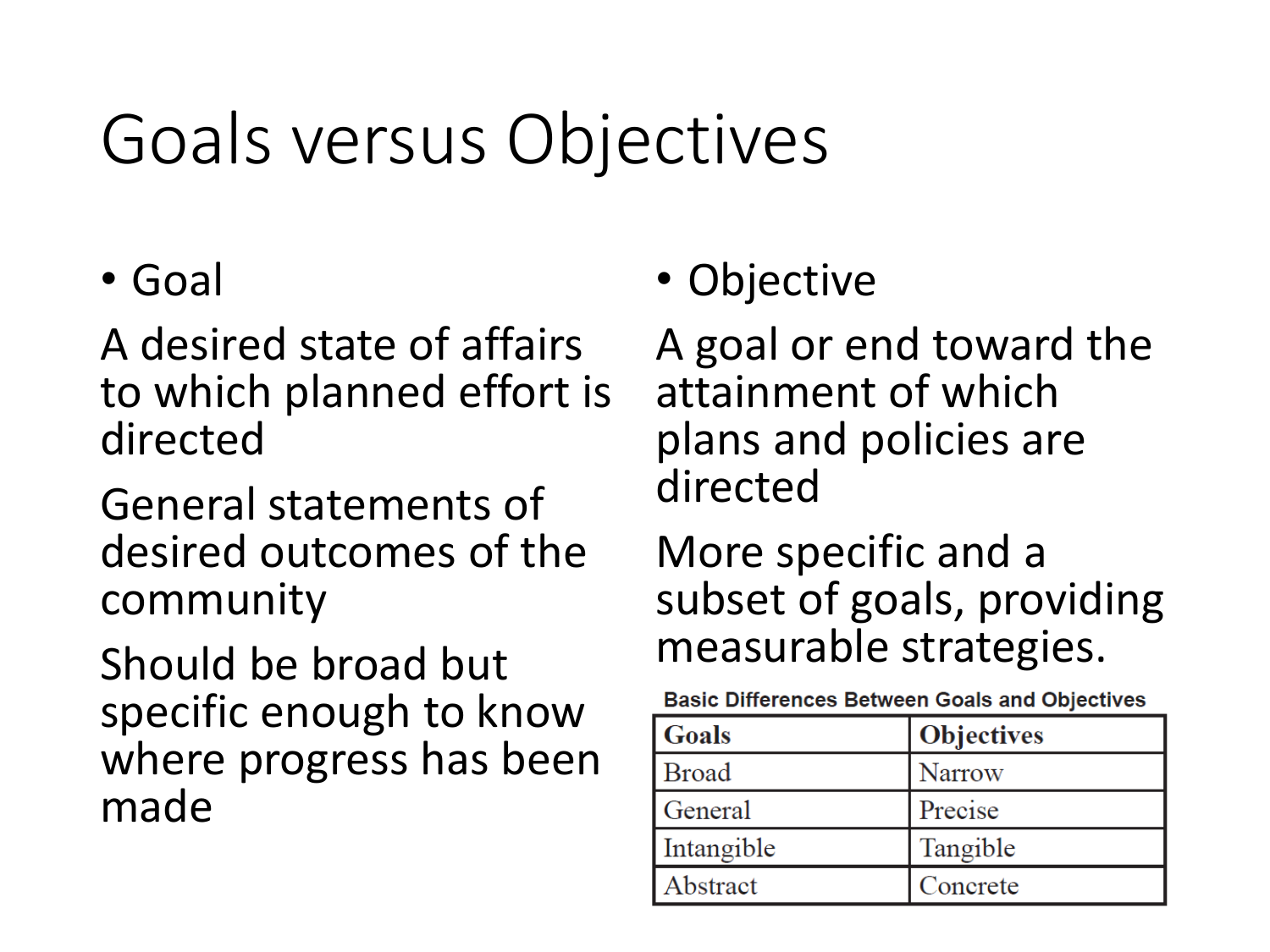# Examples

- **Goal**: Promote the rural, farming atmosphere in the Town and the "small town" feel of the City.
- **Objective**: Promote dense residential development patterns (dictate houses/acre) in the City to encourage walking to shopping, work and community (i.e., parks/schools) destinations by 2022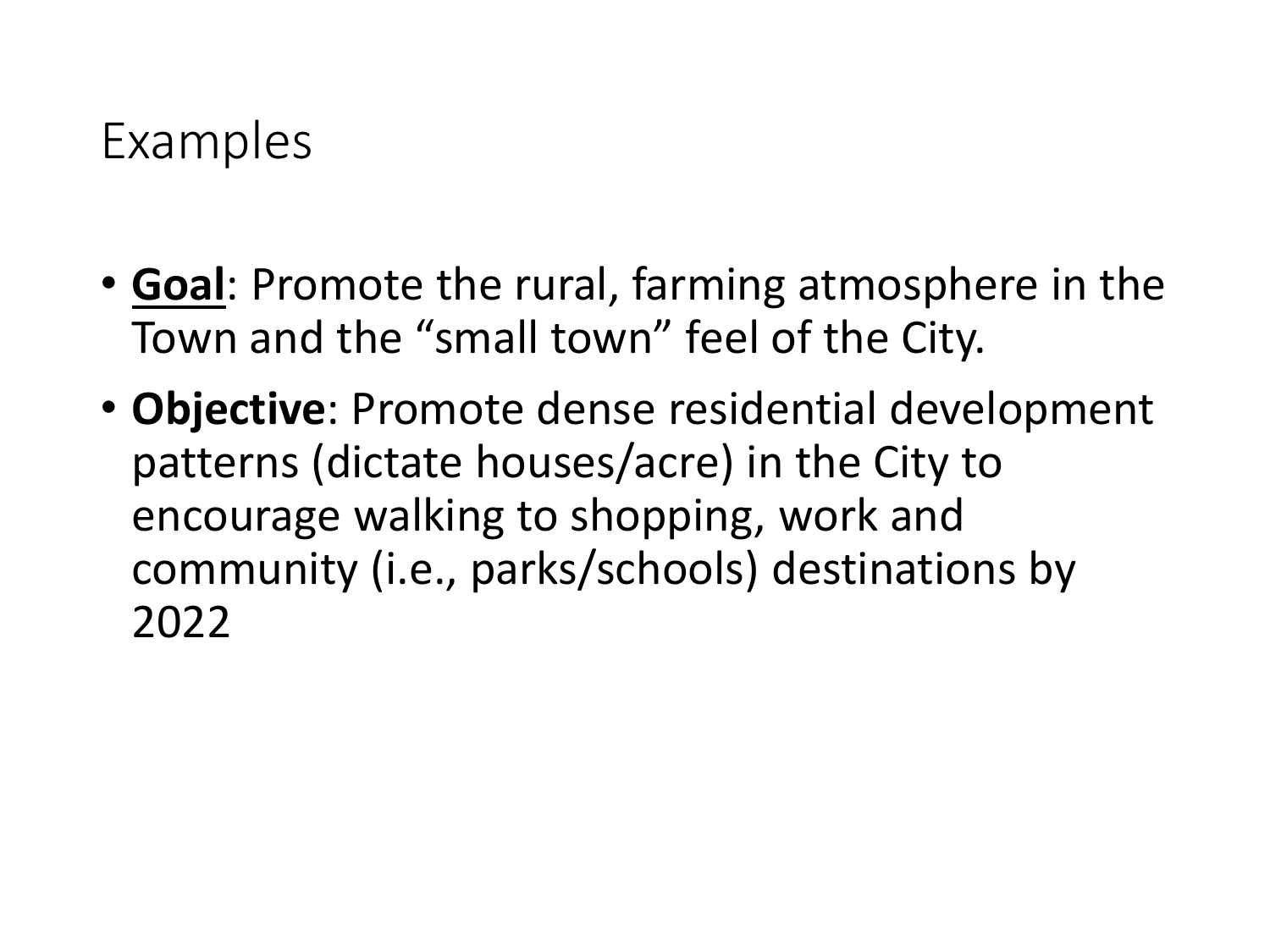#### **DUBUQUE COUNTY SMART PLAN**

#### **Economic Development Goals and Objectives**

- 1. To reduce unemployment, achieve economic stability, and increase the standard of living for all citizens.
	- 1.1. Maintain a broad community consensus regarding the direction of economic development efforts.
	- 1.2. Promote diversification of the commercial/industrial base.
	- 1.3. Encourage access to economic incentives for quality job creation and/or tax base enhancement.
	- 1.4. Continue to use a unified economic development team, with public/private sector involvement, to tackle the region's economic development goals.
	- 1.5. Reduce barriers to economic growth, while recognizing regulatory function.
	- 1.6. Identify additional resources to aid in economic development.
	- 1.7. Maintain a community socio-demographic database as an information clearinghouse for economic development.
- 2. To build a highly skilled, flexible workforce.
	- 2.1. Cooperate with local educational institutions to coordinate training/skill requirements to meet the needs of local employers.
	- 2.2. Reduce barriers to obtaining necessary or upgraded job skills.
	- 2.3. Utilize the talents and experience of mature workers who bring special skills and knowledge to the work force.
	- 2.4. Maintain an informational clearinghouse that coordinates job training, placement, and skills development.
	- 2.5. Develop and deliver educational programming over the widest array of media.
	- 2.6. Provide information on work skills development and available employment opportunities through print, electronic, and telecommunications media.
- 3. To concentrate on retaining and expanding existing local businesses.
	- 3.1. Cooperate with business, educational institutions, community organizations, and government to provide information to local businesses.
	- 3.2. Assist local firms in finding appropriate development sites for expansion.
	- 3.3. Encourage existing neighborhood employers to grow "in place," keeping jobs close to where people live.
	- 3.4. Retain existing manufacturing firms and facilitate their expansion.
	- 3.5. Maintaining and strengthen the region's position as a retail center in the trade area.
	- 3.6. Maintain and expand the local health care industry's share of the regional market.
	- 3.7. Retain and expand the base of service industry employment.
	- 3.8. Encourage downtown revitalization and neighborhood business development.
	- 3.9. Encourage diversified retail shopping.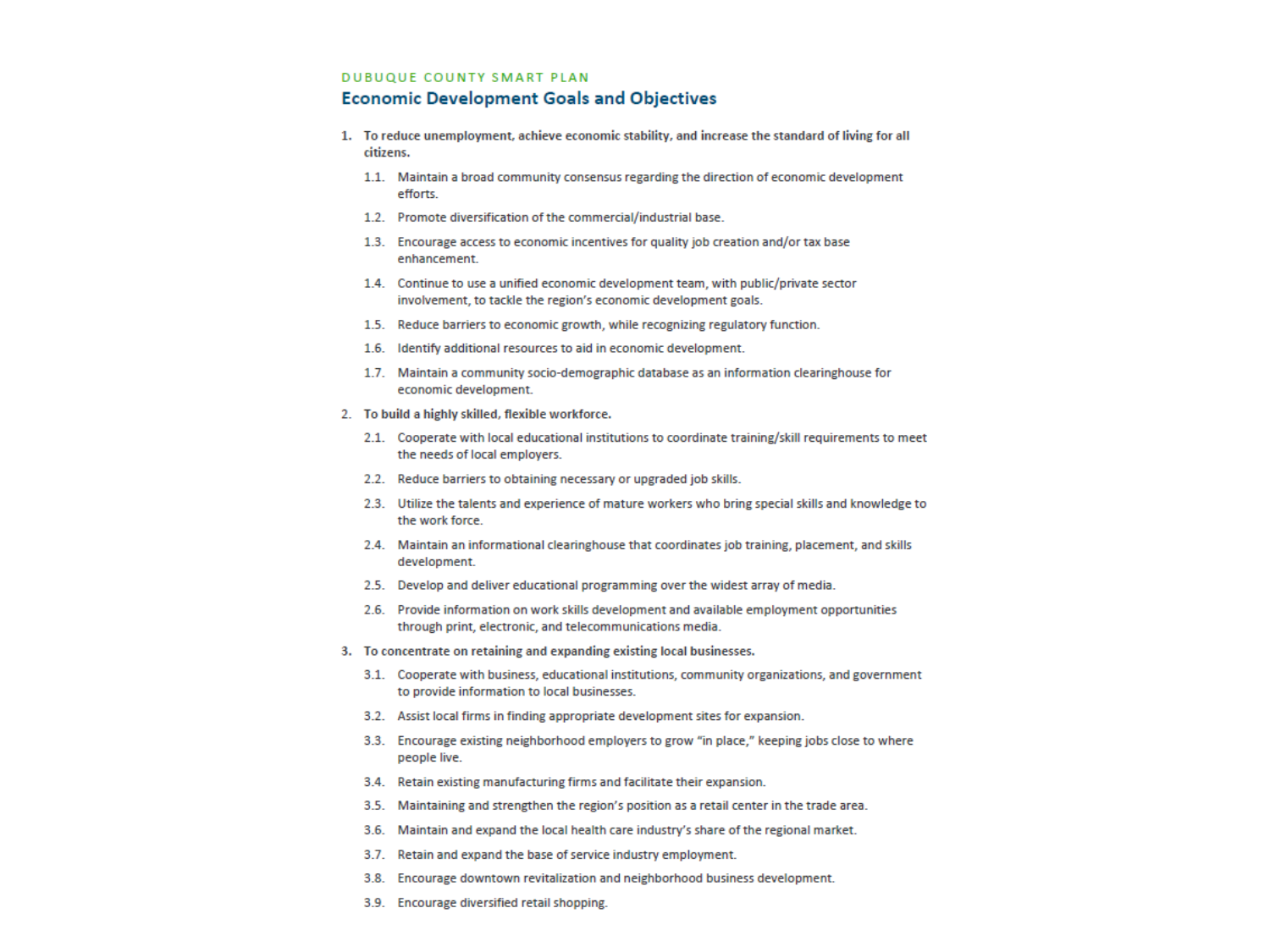# Review of Bourbon County EDA Strategic Plan

- Assure availability of infrastructure ready land for industrial, commercial, and residential development
- Market Paris-Bourbon County as a place to establish, expand and do business as well as live
- Ensure that Bourbon County is a business friendly community
- Encourage and support the development of work ready and entrepreneurial community
- Work with partners to enhance the quality of life in Bourbon County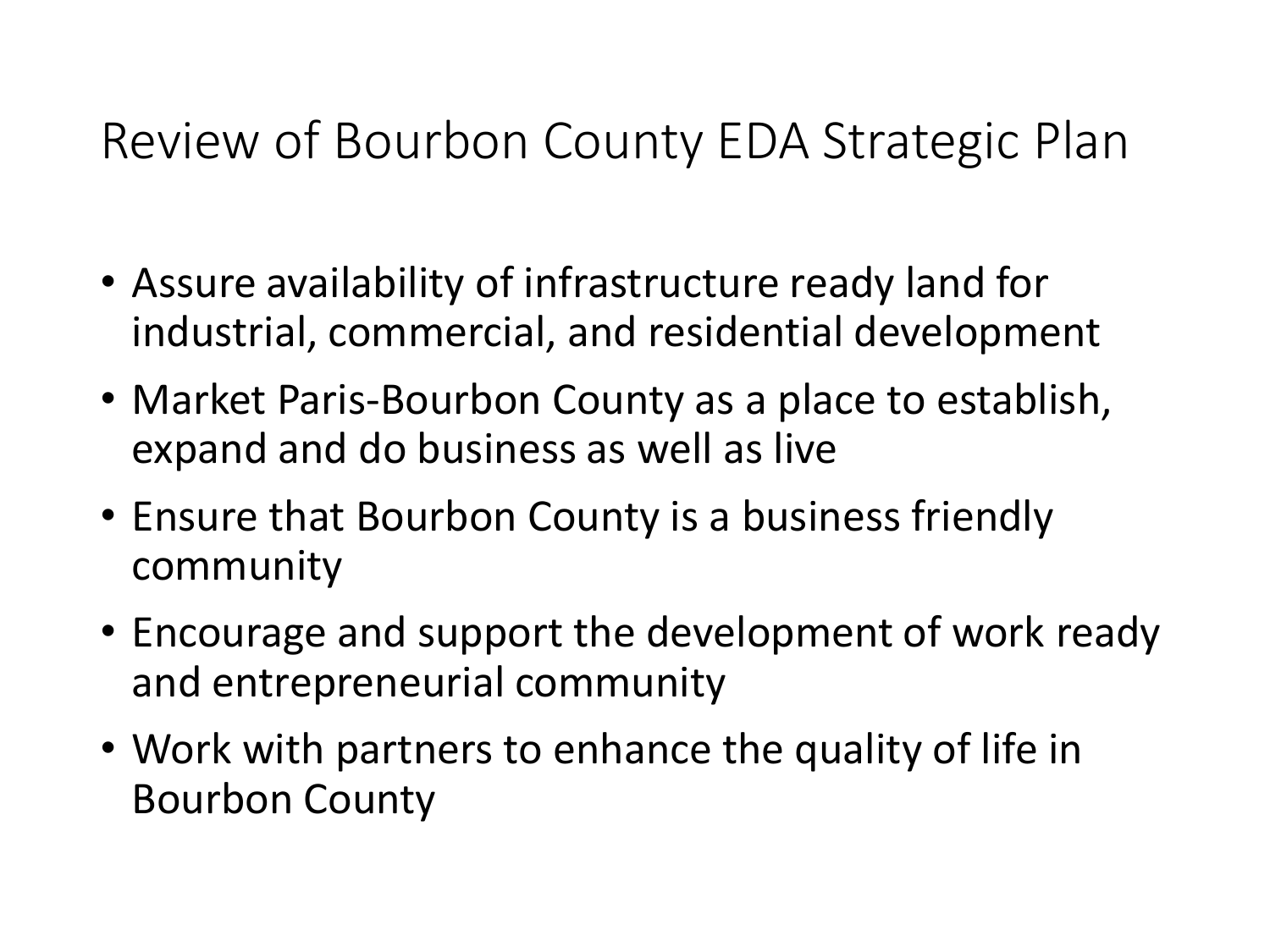

# Taken Together…

Do these goals align with the CHASE principle:

- Connectivity
- Health
- Authenticity
- Sustainable
- Equitable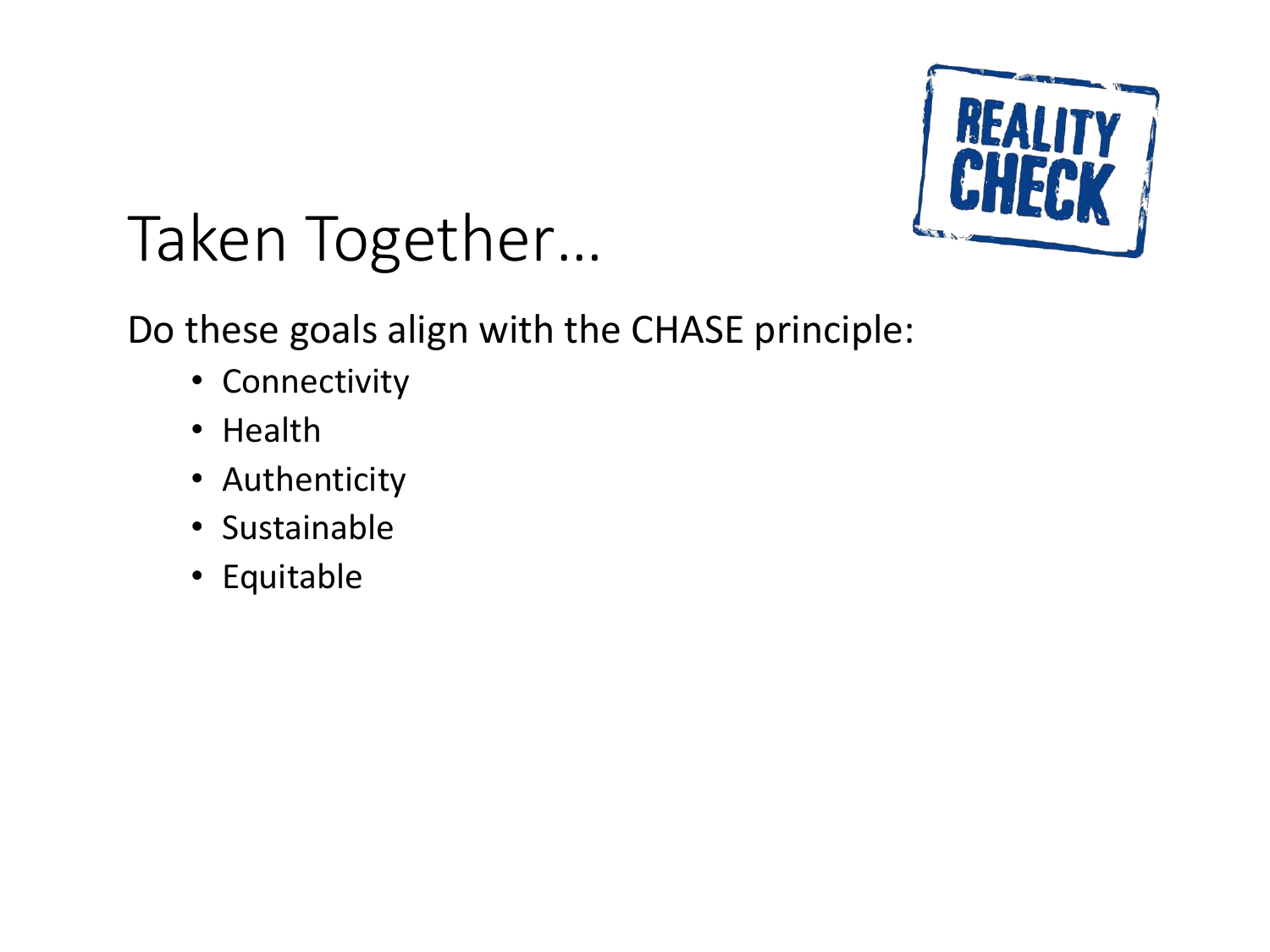# Thinking of Your Destination: Be SMART

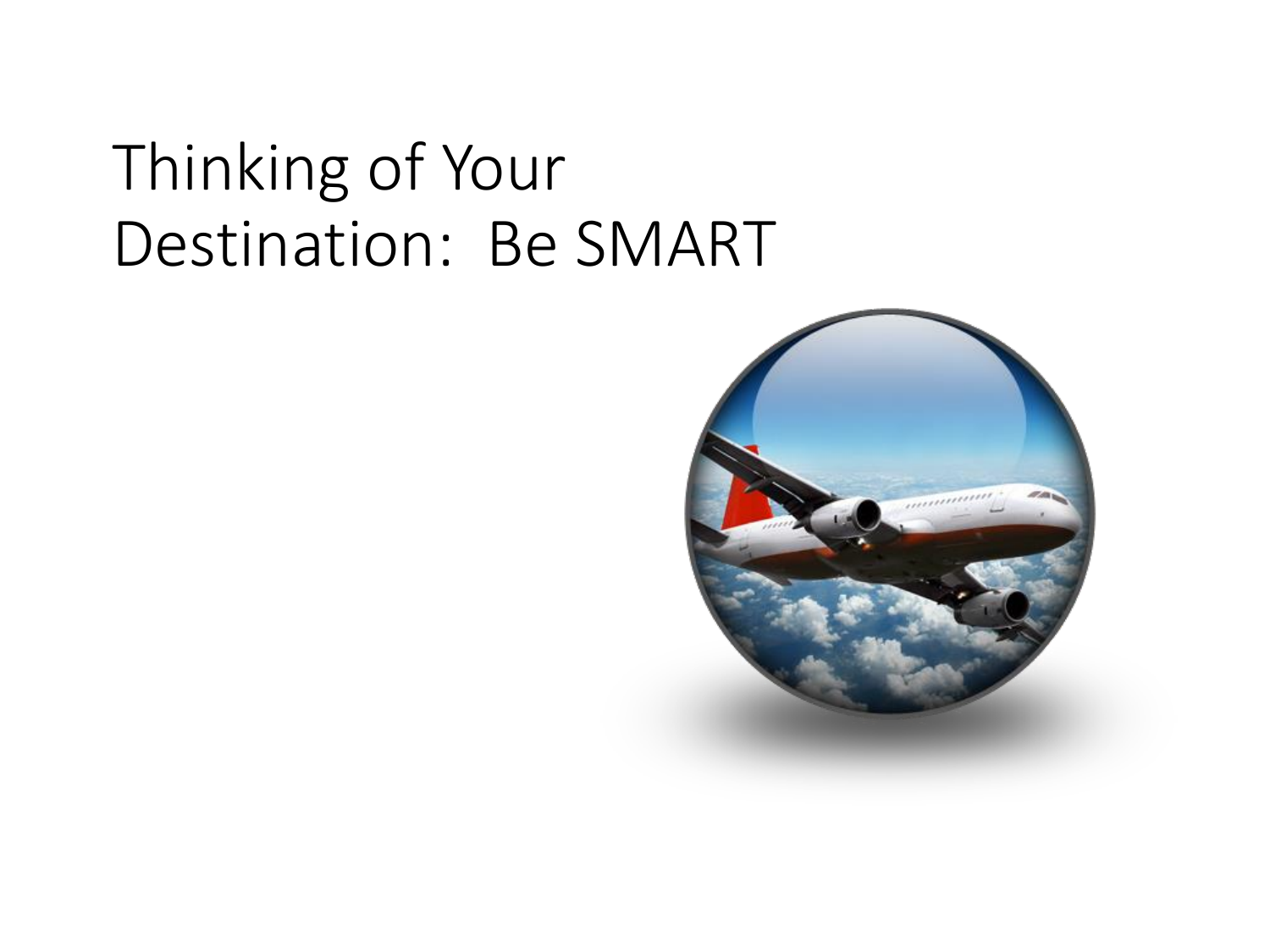| <b>Specific</b>    | . What do you want to achieve?<br>. Where will you focus your efforts?                                           |
|--------------------|------------------------------------------------------------------------------------------------------------------|
| <b>Measurable</b>  | . How do you plan to measure progress toward the goal?<br>• What is the end result and milestones along the way? |
| <b>Attainable</b>  | . Do you have the resources to achieve the goal?<br>. What factors might prevent achieving these goals?          |
| <b>Relevant</b>    | • Is this important for your region?<br>• Does this matter or bring benefit to the region?                       |
| <b>Time Framed</b> | • When do you want to achieve your goal?<br>• What is the target date for accomplishing the goal?                |

 $\mathbf{K}$ 

Adapted from: Heathfield, S.M. (2011)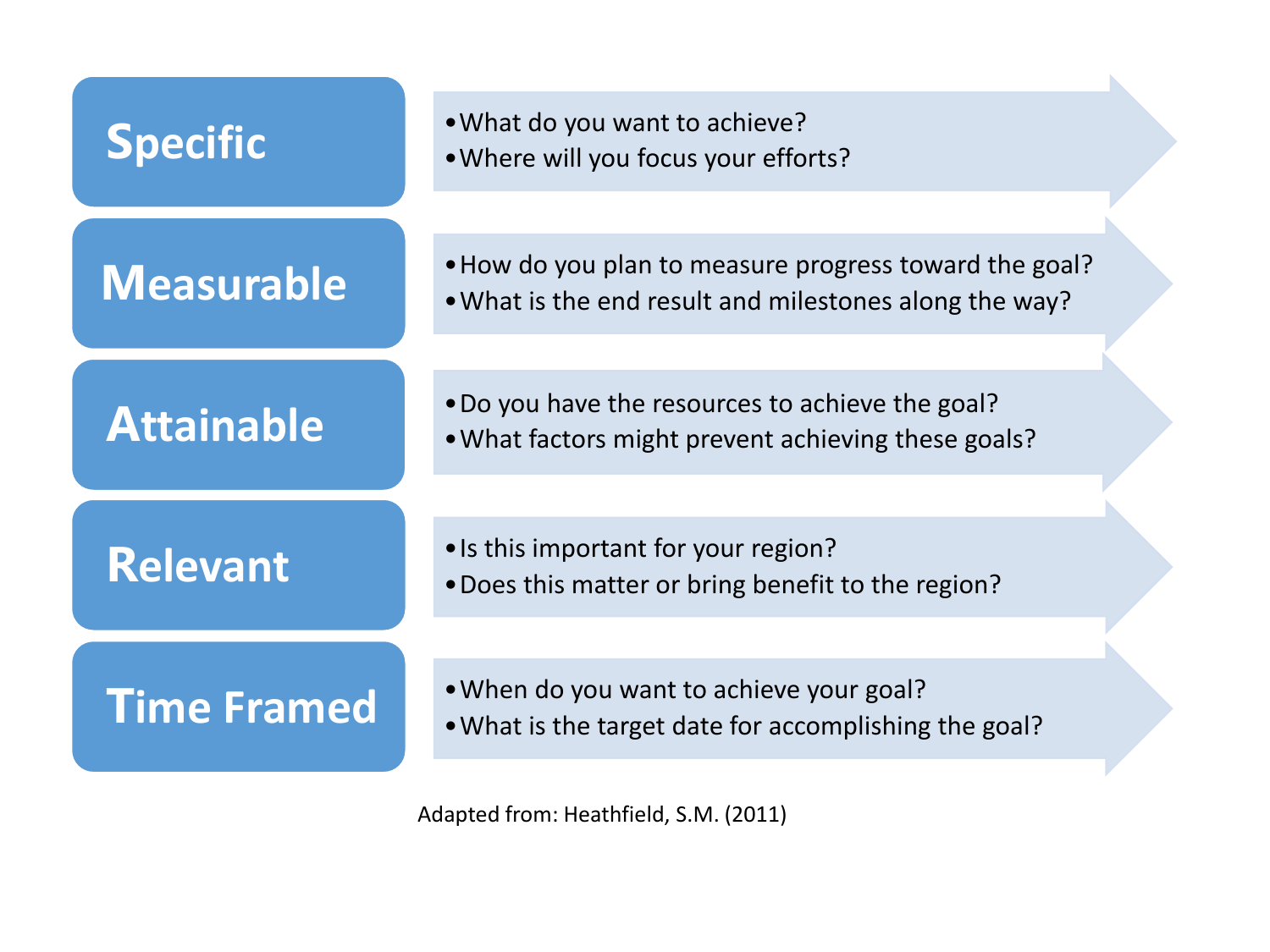### SMART Goal Example: an Ideal Example

Increase the survival rate of new business startups (less than 5-years-old) from 50% to 75% in the Plains Region by December 2018

\*NOTE: A goal focuses on what changes or results you want to have happen as a result of the programs and strategies you are proposing to carry out.